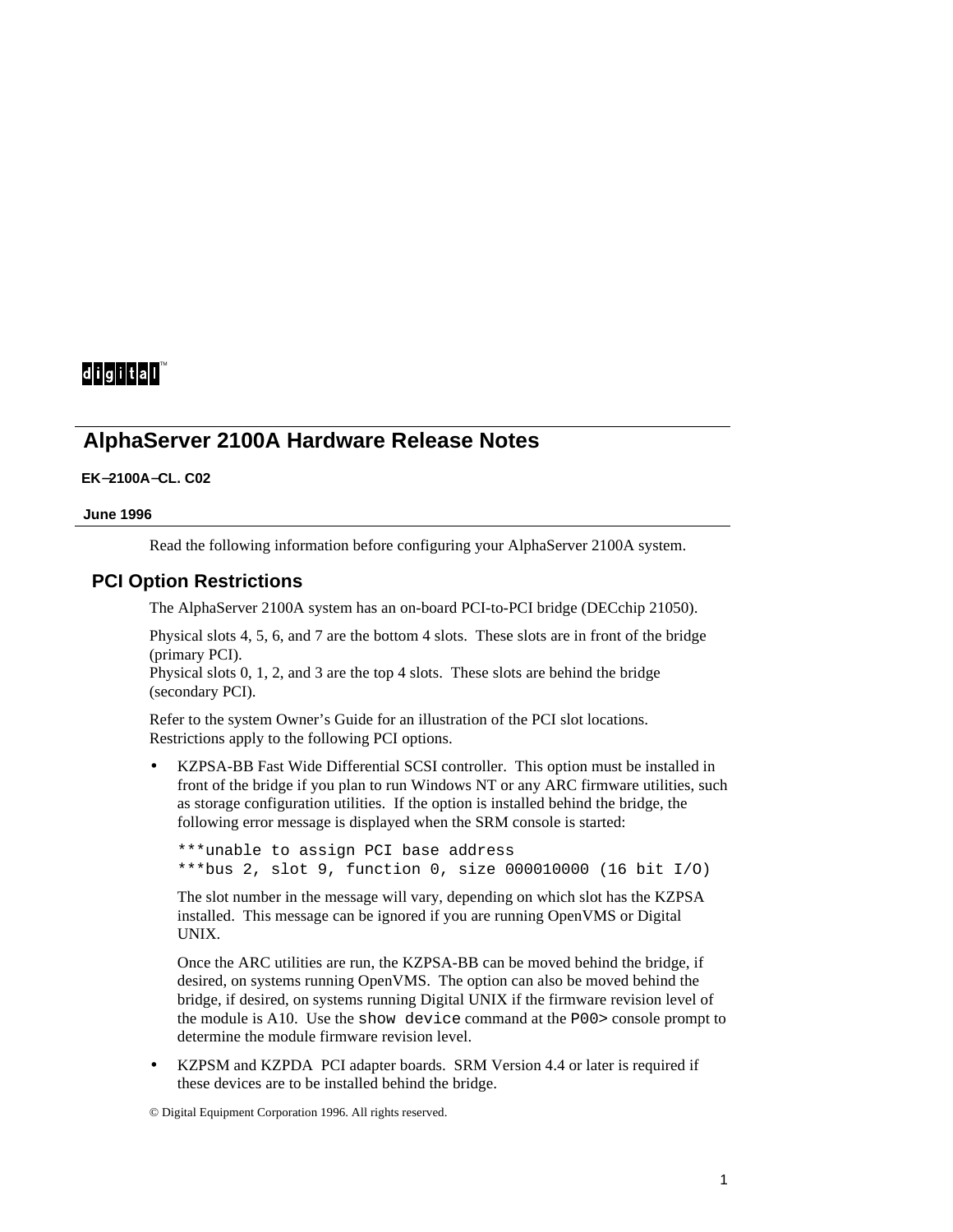- PB2GA-Jx S3-Trio64 PCI graphics card. The PB2GA must be installed in front of the bridge if you plan to run Windows NT or any ARC firmware utilities, such as storage configuration utilities. Once the ARC utilities are run, the PB2GA-Jx can be moved behind the bridge, if desired, on systems running Digital UNIX or OpenVMS. If you are not planning to run any ARC firmware utilities, you can install the PB2GA-JX option either in front of or behind the bridge if you are running OpenVMS or Digital UNIX. SRM console version 4.5 or later is recommended for this option.
- The KZPSC-*xx* PCI RAID controller documentation states that the KZPSC-*xx* cannot be installed behind the bridge, but this restriction does not apply on AlphaServer 2100A systems.

Consult the *AlphaServer 2100A Supported Options List* for changes to the PCI option restrictions. The list is available on the Internet at:

- ftp://ftp.digital.com/pub/Digital/Alpha/systems/as2100a/docs/ or
- http://www.digital.com/info/alphaserver/products.html

#### **Options Not Supported on AlphaServer 2100A**

The following options are not supported on the AlphaServer 2100A. Consult the *AlphaServer 2100A Supported Options List* for any changes.

| <b>DE422-SA</b> | DEC EtherWORKS EISA TP/BNC            |
|-----------------|---------------------------------------|
| DE425-AA        | EISA, 32-bit, B. M., PC NIC           |
| DJ-ML200        | PCI NVRAM module.                     |
| PB2HA-SA        | <b>EISA</b> to Fast SCSI Host Adapter |
| PB2SX-AA        | EISA Prestoserve NVRAM Option         |
| PBXGA-nn        | ZLXp-En 8-Plane or 24-plane Adapter   |
|                 |                                       |

### **Maximum EISA-Based DSSI Controllers**

A maximum of 2 KFESA or KFESB EISA-based DSSI controllers can be installed on an AlphaServer 2100A system.

#### **CPU Failover**

CPU failover, documented in the *AlphaServer 2100A Owner's Guide*, is currently implemented under Digital UNIX and OpenVMS. It will be implemented at V4.0 of Windows NT.

#### **Windows NT 3-CPU + 1 GB Memory**

The Windows NT operating system will not auto start with the specific configuration of 3 CPUs plus 1 GB of memory. The problem does not occur with 1, 2, or 4 CPUs or less than 1 GB of memory.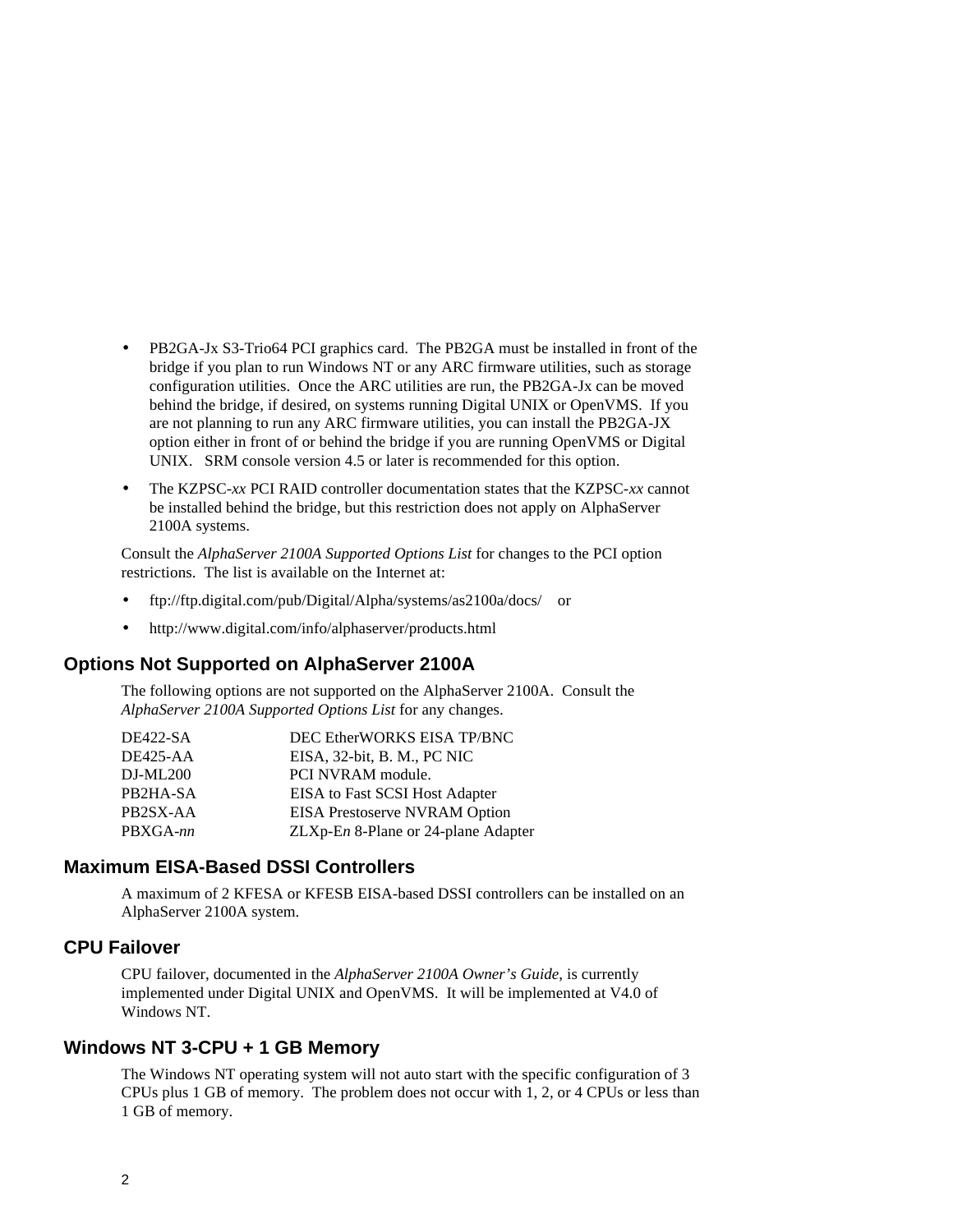### **Pci\_arb Environment Variable Setting**

The default setting for the pci\_arb environment variable is "Partial-Rotating." Do not alter this setting, as this could result in degraded system performance.

#### **Pci\_read\_mult Environment Variable**

The pci\_read\_mult environment variable, documented in the *AlphaServer 2000/2100/2100A Firmware Reference Guide*, is no longer implemented in the SRM console as of Version 4.4. The console sets this function appropriately.

### **Available ECU Slots for ECU Configurations**

The AlphaServer 2100A system uses the same EISA Configuration Utility (ECU) configuration file as the AlphaServer 2100, and therefore shows 8 EISA slots available. The AlphaServer 2100A has 3 EISA slots: Slot 1, Slot 2, and Slot 3. EISA slots 4–7 in the ECU should be ignored. For more information about using the ECU, see the system Owner's Guide.

#### **Using test Command After Shutting Down an Operating System**

The test command is an SRM console command used to test an entire system, a subsystem, or a specific device. To use the test command after shutting down an operating system, you must initialize the system to a quiescent state. Enter the following commands at the SRM console:

P00>>> **set auto\_action halt** P00>>> **init** P00>>> **test**

After testing is completed, set the auto\_action environment variable to its previous value (usually, boot) and use the Reset button to reset the system. For more information on the test command, see your system documentation.

#### **ECU-Related Power-Up Messages**

• The following message may be displayed on the SRM console terminal during system power-up. This message does not affect system performance and should be ignored.

ECU error, slot 0, found DEC2A01, expected nothing EISA Configuration Error. Run the EISA Configuration Utility.

• A related message may be displayed on the ARC console monitor during system power-up. This message does not affect system performance and should be ignored.

```
Initializing EISA bus 0.
Slot (0) Missing Configuration Error
```